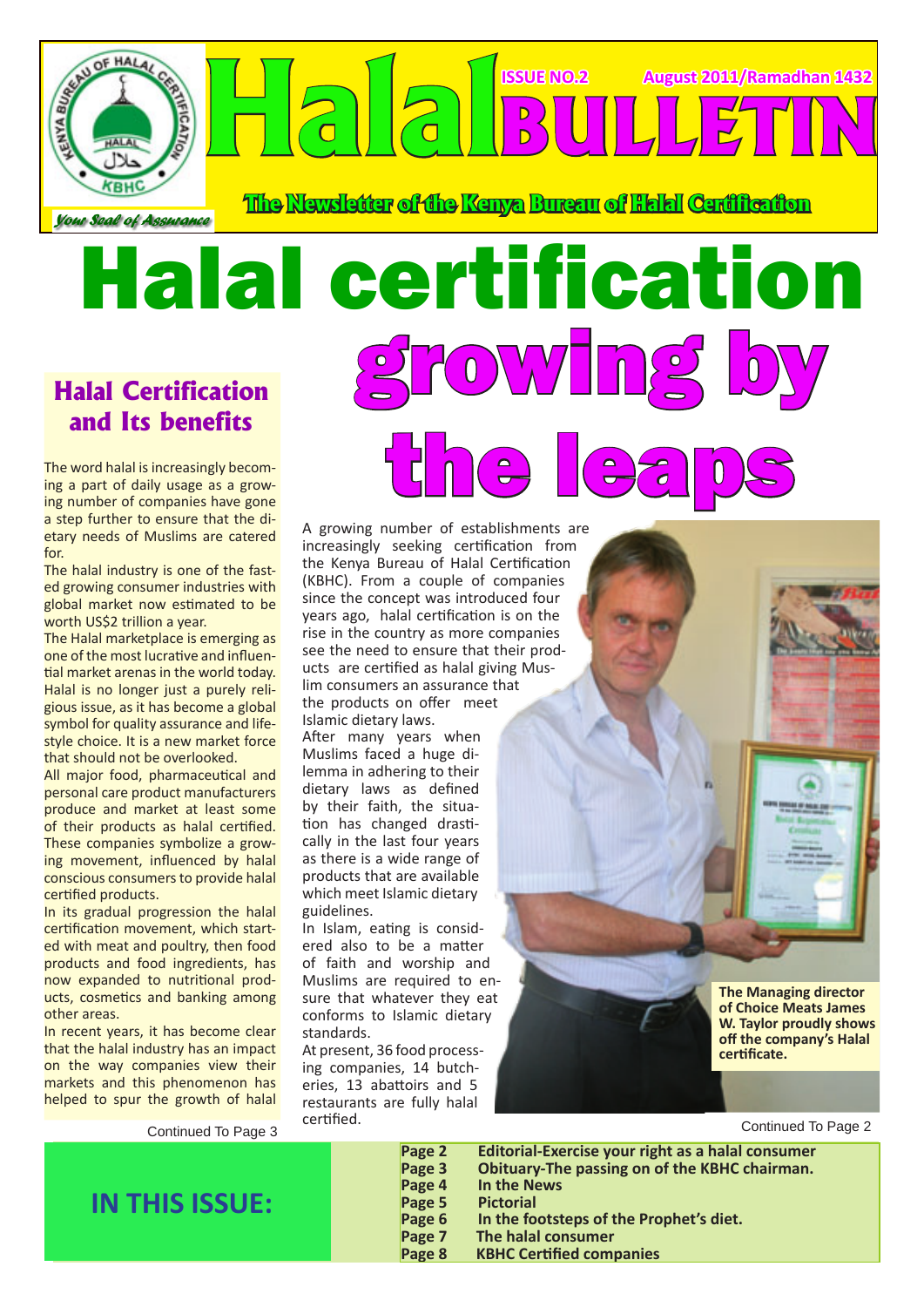

### **EDITORIAL**

### **Exercise your right as a halal consumer**

Welcome to the second edition of the KBHC newsletter. By the grace of the Almighty, the KBHC activities are ongoing and expanding in various areas. We first express our thanks and gratitude to Allah without whose Tawfeeq nothing could have been achieved,

As a result, the fruits of KBHC's efforts are slowly been seen and the aim of establishing such an organisation being met-streamlining the Halal industry in an era of excessive deceit and false labelling, by constant monitoring and inspections from the source to the consumer, implementing the stringent criteria to ensure the Islamic regulations are adhered to and providing assurance for genuine Halal products.



#### **Fauz Qureishi-Trustee**

Through this publication and other medias, we intend to educate Muslim consumers in regards to what they eat. We would like to urge all of you to use this kind of publicity to create awareness and campaign for genuine Halal wholesome food in whatever capacity and whatever means you can at homes and various institutions.

We also pray to Almighty Allah, that He accepts the sacrifices of all those involved in establishing and running of KBHC by any means. They include; trustees, inspectors, managers, administrators, supporters, well-wishers and consumers of certified products. We pray to the Almighty that he enables us to serve the community in the manner which is beneficial to all.

It is worth mentioning here that being able to fulfill a task and the task being accepted by Allah are two separate goals. Many times, success is gained in fulfilling the task, however, that does not guarantee that the task has been accepted in Allah's court. We pray to Almighty Allah to accept this effort from all of us and make it a means of our salvation. We would also like to remind all that the struggle has not ended. In fact, the achievements are not even equal to a drop in the ocean but just a tip of the iceberg.

To the Muslim consumer we say, insisting on halal is not a choice but a religious obligation. It is your right to ensure that the product you are purchasing meets the required Islamic dietary laws and if this aspect is missing, you need not to shy away from making your opinions known. It is through this halal conscious attitude which will drive more producers and manufactures to take into consideration the needs of the Muslim

Some of the major hospitals on their menu provide meals which include pork which is prepared with same utensils like other meals provided to Muslim patients. According to the new constitution, this is a violation of the rights of Muslims as their faith is violated and it is our obligations to ensure that such attitudes do not continue. We salute the Aga Khan hospital which has taken a leap forward to become the first health institutions to respond to the needs of Muslims and it is our hope that others will follow suit.

Consumers are the ones who drive the change towards halal ingredients in the food industry, and the best consumer is an educated one. Just

because no alcohol or swine is listed in the ingredients panel does not mean that the product is halal. It may have been contaminated or may have hidden haram ingredients and this is why there is need for ensuring that the products being purchased meet halal guidelines.

consumers.

A product may be halal by "definition" like yoghurt but without a trained and independent evaluation by an Islamic halal certifying agency, the consumers and buyers just do not know for sure if it complies to the Islamic dietary rules.

How do you know that the chicken you are buying from butchery is not among those who are strangled at the Kariakor market or the numerous farms? How are you sure that the walima order you made at a hotel function was prepared together with pork dishes? Do you know that sumptuous meal you are having at a city hotel or a cake purchased at your favourite town bakery contains a substance which you detest, Brandy or Cognac?

We cannot discern these happenings but this is what is taking place in many of the food outlets around. Such issues of concern continue and we will keep on educating Muslims on this matters but at the end of the day we should remember that It is every Muslim consumer's responsibility to be conscious of what he/ she does- in the consumption of food, nutritional supplements, pharmaceuticals or cosmetics items in order to gain the pleasure of Allah.

We request all to help KBHC in fulfilling the obligation on behalf of the Muslims through these difficult and testing times by whatever way possible and particularly with your pious sincere dua.

### **Halal certification growing by the leaps**

#### Continued From Page 1

And these are not alone. More establishments have already submitted their applications which are awaiting approval subject to meeting the halal certification procedures.

"It has been a challenging route but with the grace of Allah we have managed to get this far giving this all important service to the Muslim community," said Fauz Qureishi the KBHC trustees.

"The response has been tremendous from those seeking certification and Muslim consumers who have welcomed the development which has given them peace of mind on what they consume," he added.

Some of the recent companies to have joined the KBHC certification include Kenya Tea Packers (KETEPA), which has gained global accolades for producing the finest Kenyan tea.

Choice Meats, a subsidiary company of leading meat processer also recently gained the KBHC seal of assurance.

As a way of ensuring that halal standards are maintained, KBHC has conducted several training programmes for slaughter men in abattoirs on the Islamic ritual method of slaughtering animals. This training is aimed at equipping the participants with adequate knowledge and information about slaughtering of animals in accordance with Islamic laws. It is also meant to train the participants on the duties and guidelines which are supposed to be adhered to in a slaughtering and processing facility.

The trainings are conducted by officials from the Majlis Ulamaa Kenya, the national council of schoalrs and Kenya Council of Imams and Ulamaa (KCIU).

Participants have been drawn from various certified abattoirs that include, Marula Estates in Naivasha, Kiserian Slaughterhouse in Kiserian, Choice Meats abattoir Kahawa, Wan Limited of Tigoni, Ruaraka Ducks based in Naivasha, Olpejeta Ranching of Nanyuki, Kenchic Limited based in Tigoni and Nguku Products of Makutano. Other participants came from Nightingale from Naivasha, Dagoretti Slaughterhouse in Nairobi, Kakuzi Limited of Thika and the Kwa Michael abattoir in Huruma, Nairobi.

As a member of the World Halal Council, KBHC has been represented at various forums of the council which deliberates and sets global halal standards.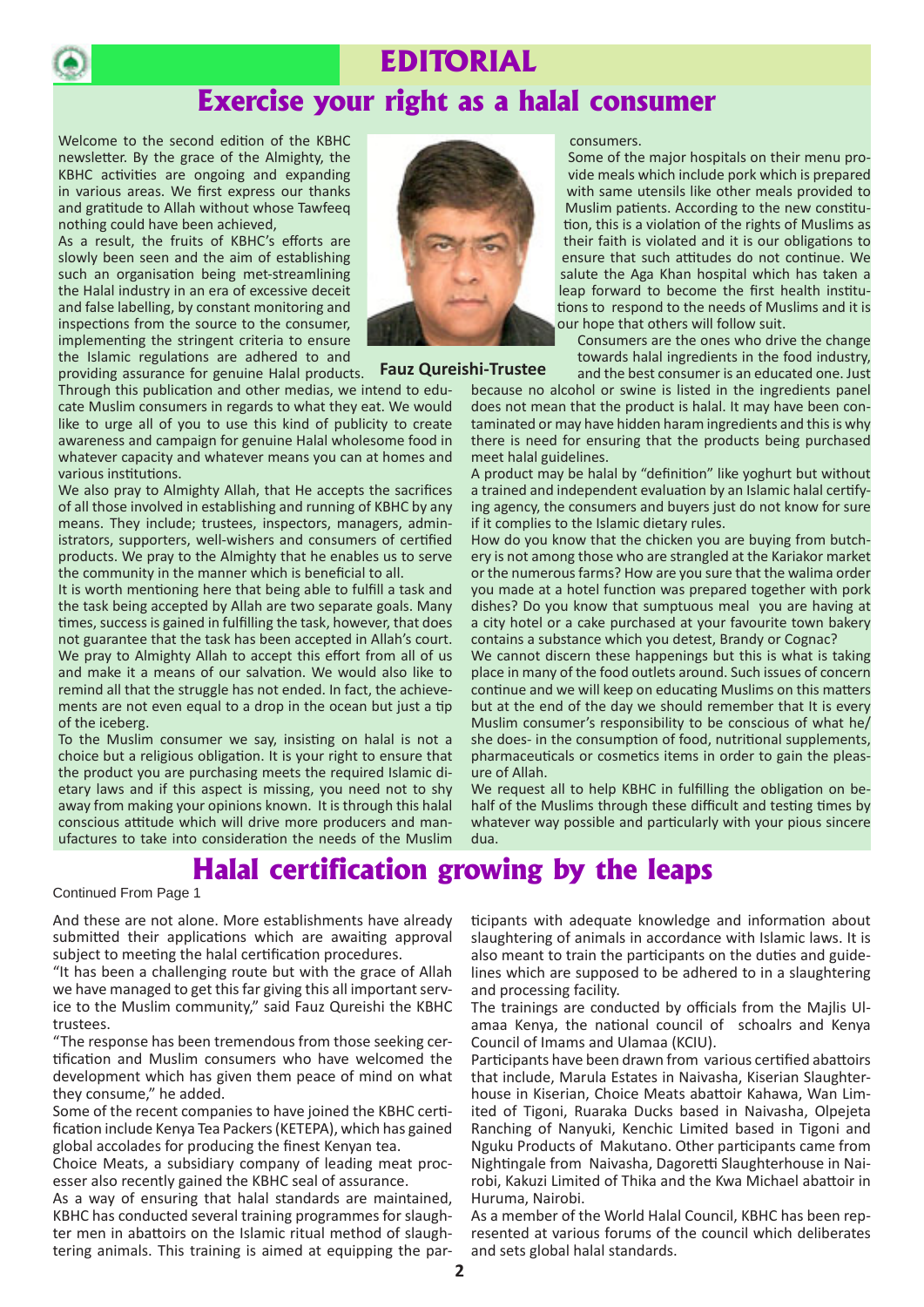### **OBITUARY**



### **The passing on of the KBHC chairman**

#### **By Fauz Qureishi**

On March 18 2010, the founding chairman of the Kenya Bureau of Halal Certification Abdulghafur Ganatra passed away after a long illness. His death was the culmination of his efforts which spanned several decades in service to Islam and Muslims.

He was also the founder chairman of the Parklands Mosque and Madrassa Soceity, a Trustee Committee member of City Park Mosque and a Trustee of Ummah Foundation.

His legacy as a strong pillar in formulating for the first time a systematic approach to halal certification in the country will be remembered and appreciated by Muslims for years to come.

Born 63 years ago, Abdulgafur has led a simple life much of which was dedicated to furthering the needs of Muslims in the country.

At the time of his death, he was the chairman of the Parklands Mosque and Madrassa Society, a body entrusted with Islamic activities around the Parkland area in Nairobi.

He also served as a member of the Nairobi Joint Masaajid Programme (NMJP) the forerunner to Ummah Foundation which is widely known in Muslim circles

for its benevolent role in uplifting the social and economic welfare of Muslims in the country.

Seeing the existing void in halal certification in Kenya, Abdulghafur worked tirelessly with other players to ensure that an adequate mechanism was put in place to regulate the halal industry in the country. The quest towards this started way back in 2003 when Muslim **His legacy as a strong pillar in formulating for the first time a systematic approach to halal certification in the country will be remembered and appreciated by Muslims for years to come** 

leaders from various Muslim organisations which included the Supreme Council of Kenya Muslims (SUPKEM), Jamia Mosque Committee, Council of Imams and Preachers of Kenya (CIPK), Kenya Assembly of Ulamaa and Imams (KAULI) among others met for a retreat in Makindu to formulate future strategies for the Ummah. Among the pertinent issues which came up for dis-

### **Benefits of Halal Certification**

#### products.

The Kenya Bureau of Halal Certification (KBHC) opens the door to the world of halal for you through certifying your products.

With the KBHC Seal of Assurance, the certified products will access emerging markets among Muslims both locally and internationally. The KBHC mark on your product is ample proof to the halal consumer that the product meets the dietary needs of Muslims.

In addition, once your company is halal-certified by KBHC, your company name and products will be included in our listings on our website at www.kbhc.info and our publication Halal Bulletin.

Further through other Muslim publications in the country, your products get acknowledged among Muslims that they are halal and fit for consumption.



cussion was the issue of halal certification where a unanimous decision was reached to establish a body that will oversee the implementation of this important task.

Abdulghafur was among the key personnel in this team who were mandated to come up with strategies towards establishing a body that for the first time will actively regulate the halal framework in the country.

As a first step in realizing this objective, the team traveled to South Africa to get a first hand experience on the phenomenal success the Muslim community has achieved in the political, social and economic stratum of the country despite their seemingly numerical small numbers which stands at 3 percent of the population.

Among the areas where the South African Muslims have made tremendous progresse

is the halal industry where its standards have earned the country international recognition as an important player in the global halal industry.

His learning experience did not stop in the Rainbow nation but he made another step of traveling to Malawi to get more insight in the inner working of the halal industry with a view of replicat-

ing the successful model in his country.

From the experience gained, the Kenya Bureau of Halal Certification (KBHC) was finally registered in 2006, ready to take on the daunting and onerous task which lay ahead.

Ummah Foundation provided the office space at the Village Plaza in Ngara and to kick start its operations Abdulghafur contributed the finances to set up the operations of the offices.

He put aside his full time activities and role at the family owned businesses Ganatra Plant and Equipments to dedicate his time in furthering the goals of the Kenya Bureau of Halal

#### Certification.

He was instrumental in persuading several large corporate food production companies to come on board and have their products regulated and approved as halal by KBHC.

At the time of his death, more than 50 companies had already subscribed to the Kenya Bureau of Halal Certification with the products bearing the KBHCcertification mark as a symbol that they have met the rigorous halal standards which meet international benchmarks.

May Allah have Mercy on him, forgive his sins and grant him the everlasting abode-Jannat al From Page 1 and the Unit of the Unit of the May Allah have Mercy on him, forgive his sin<br>everlasting abode-Jannat al Firdaws-Ameen.

> "That which is Halaal is clear and that which is Haraam is clear, and between the two of them are ambiguous (mutashabihat) matters about which many people do not know. Thus he who avoids ambiguous matters clears himself in regard to his religion and his honour, but he who falls into ambiguous matters (eventually) falls into that which is Haraam, like the shepherd who pastures around a sanctuary, all but grazing therein. Truly every king has a sanctuary, and truly Allaah's sanctuary is His prohibitions. Truly in the body there is a morsel of flesh, which, if it be whole, all the body is whole, and which, if it is diseased, all of (the body) is diseased. Truly, it is the heart." [Related by al-Bukhaari and Muslim.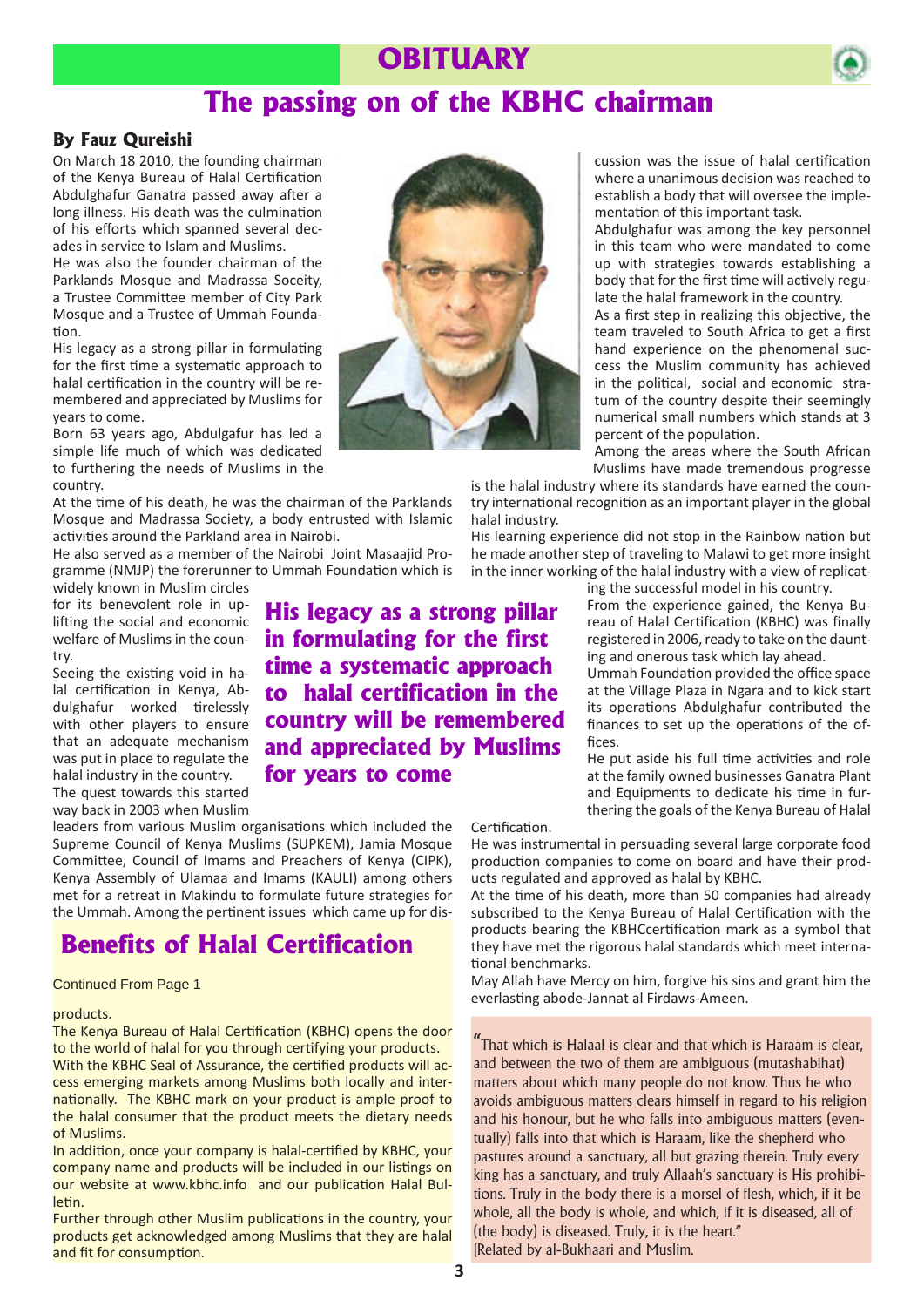### **IN THE NEWS IN THE NEWS HALAL INFO**

### **Farmers Choice sets ball rolling in halal production**

Farmers Choice, the leading food processor in the country has taken an ambitious path to venture into halal food production.

The firm recently commissioned a US\$4 million beef



slaughtering facility at Kahawa West which will only deal with Halal food products. The facility is located at a different location at its main plant which specializes in pork products.

Trading under a new brand name Choice Meats, the plant is a joint venture between Farmers Choice and Nortura, Norway's largest meat processing company.

"Farmers Choice will remain as a brand name for nonhalal products while Choice Meats will be for those who are for halal," Jim Taylor the company's managing director said after receiving the halal seal from Kenya Bureau of Halal Certification (KBHC).

Choice Meats has a modern slaughtering facillity and is involved in processing of beef products for the domestic market with export potentials in the mainly Muslim Middle East markets also being explored.

"Our meat is being supplied to various hotels and hospitals. Kenyans should expect to see the new Choice Meat brand which has been halal certified in the supermarket shelves in the near future," he said.

At present Farmers Choice beef products are yet to be certified as halal pending the commissioning of a processing plant at the new facility.

### **First Halal Chinese Restaurant opens in Nairobi**

Concerns in the Chinese cuisine where pork serves forms a major ingredient has been the main reason for Muslims shunning Chinese restaurants.

For lovers of the Chinese cuisine, these concerns have been overcome with the opening in Nairobi of the first halal Chinese.

Chopstix Chinese Restaurant located at APA Arcade Hurlingham was certified by the Kenya Bureau of Halal Certification joining the growing list of establishment which have gone at length to ensure that the dietary concerns of Muslims are taken to account.

"We turned to halal to provide an alternative for the Muslim consumers to ensure that they also enjoyed the popular Chinese meals without concerns on the food," said the restaurant manager Kassam

The family orientated establishment restaurant is open daily between 11.00am and 2.30pm, and from 4.00pm to 10.00pm.

### **The necessity for a halal certification mechanism**

Muslims in the country have for many years been expressing deep concerns as to the authenticity of many food products, especially meat and poultry in the market. While there were lingering questions about the halal status of some products, on the other hand, some manufacturers and business establishments even resorted to deception and false labelling of products as halal to attract Muslim consumers.

Many Muslim consumers faced a big dilemma when buying meat, poultry or products labelled as Halal from butchers, fast food outlets, restaurants or supermarkets as they were not certain about the halal status or the genuineness and authenticity of the Halal label. Even with the development of the halal certification mechanism, this practice continues to thrive and unsuspecting Muslims have been hoodwinked to purchase products which do not meet their dietary laws.

The word 'Halal' continues to be the most abused term in the food industry. It is displayed anywhere and everywhere without any kind of regulation and the consumers are led to believe that it is genuinely Halal. Sadly, in some cases even some Muslims were culprits in this aspect. Some have disregarded Halal prerequisites with the main factor being increase of production and its returns.

In order to overcome this unfortunate situation, it was imperative that uniform verification and certification body be put in place to oversee, recommend, facilitate, implement the Shari'ah requirements of Halal, and create a credible certification procedure.

This is how the Kenya Bureau of Halal Certification (KBHC) was born to answer to the growing calls of Muslims to regulate this practice and ensure that their religious obligations were being fulfilled.

In recent years since its establishment, KBHC has through its certification procedures helped Muslim consumers to make an informed choice and help them consume genuine Halal meat and poultry.

Through KBHC, a growing number of food producers and business establishment have found the need to respect the dietary laws of Muslims and have had their products certified to give a stamp of approval to Muslims that the products meet their faith dietary obligations.

### **Know the common fats and oils in our food**

**SHORTENING:** A blend of fats and/or oils used in baked products, it is solid at room temperature and made with animal fat

or vegetable oil.

**BUTTER:** Butter is a dairy product made by churning fresh or fermented cream or milk.

**TALLOW:** Solid fats obtained from cattle, sheep or goats. They are used in making shortenings and frying oils.

**LARD:** It is a solid fat obtained from pigs and used in making shortenings and frying oils.

Vegetable oils: Vegetable fats and oils are derived from plants. Common vegetable oils include coconut oil, sunflower oil, peanut oil, sesame oil, corn oil, cottonseed oil and soybean oil.

**MARGARINE:** Margarine is a butter-substitute made from vegetable oils and in some instances vegetable and animal fats.

KBHC halal-certified vegetable oil companies include: Bidco Oil Refineries, KAPA Oil Refineries, Pwani Oil Products, Premier Oil Mills and Darfords Enterprises.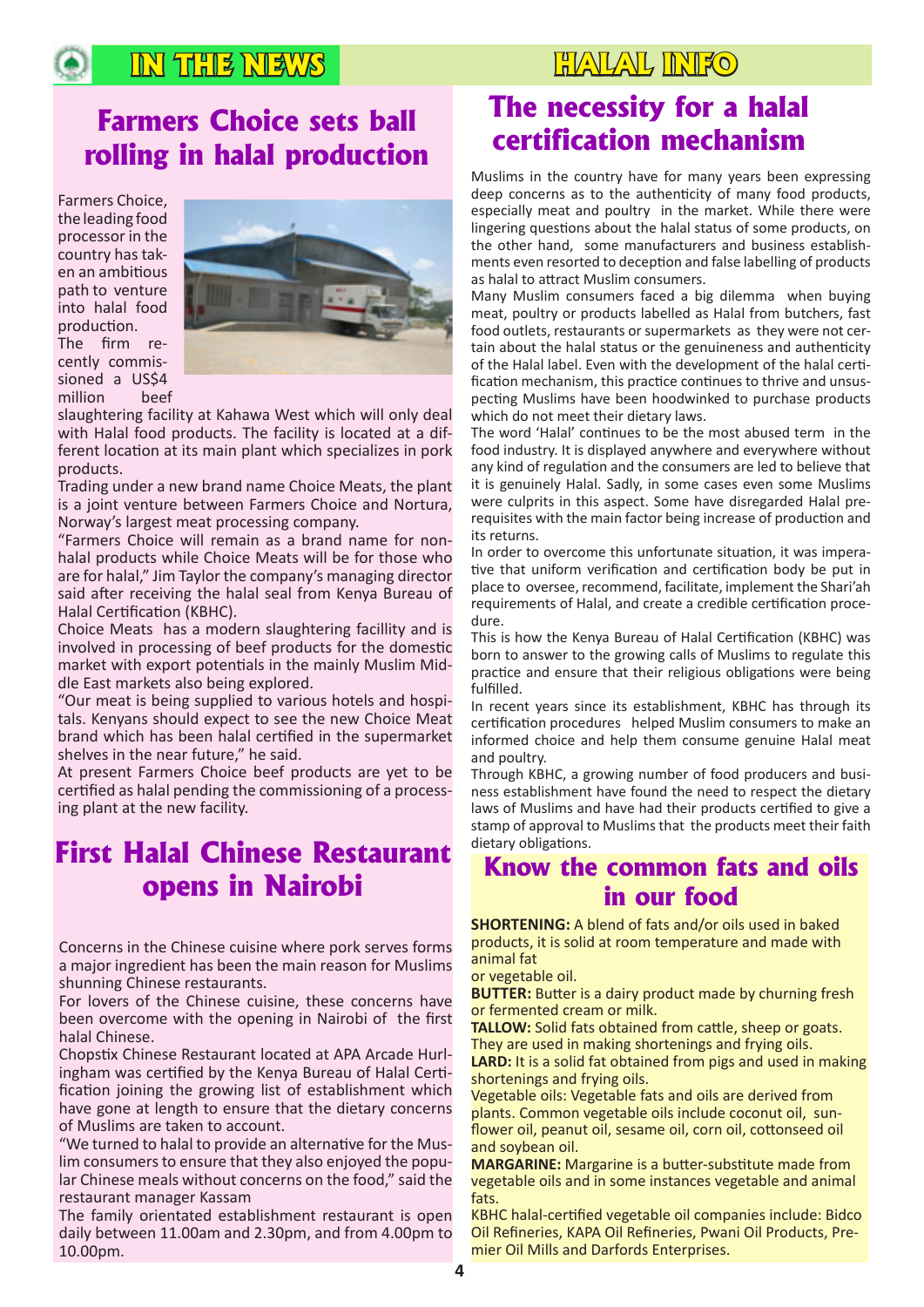### **PICTORIAL**



### **Halal an essential part of Islamic faith**

**Consuming halal is an order from Allah and an essential part of the Islamic faith. Allah has repeatedly emphasised the consumption of halal in His book. The following are some examples of such verses:**

**"O Messengers, eat from the pure foods and work righteousness" (Holy Quran 23:51) "O you who have believed, eat from the pure things which we have provided you" (Holy Quran 2:172)**

**"O mankind, eat from whatever is on earth (that is) lawful and pure" (Holy Quran 2:168) "So eat of that (meat) upon which Allah's name has been mentioned, if you are believers in His verses" (Holy Quran 6:118)**

**"And do not eat that upon which the name of Allah has not been mentioned, for indeed it is a grave disobedience". (Holy Quran 6:121) By being careless about the dietary laws of Islam a believer puts himself in harm both in this world and the world hereafter. In this world, due to consuming such a product he deprives himself from having any of his good deeds and duas accepted by his creator while in the hereafter he suffers the greatest loss ever imaginable i.e. refusal from being admitted to Paradise . All this is confirmed in the following traditions: Abu Hurairah RA related," Allah's Messenger peace be upon him said: Verily Allah is pure and He accepts only what is pure and indeed Allah has given those orders to the believers, which he has given to the Messengers. He has said, "O Messenger, eat from the pure foods and work righteous". He also has said: "O you who have believed, eat from the pure things which we have provided you." Then (the Prophet peace be upon him) made mention of a man who undergoes a lengthy journey in a state that he is dishevelled and dusty. He spreads his hands towards the sky (calling), "O my lord, O my lord", however his food is Haram, his drink is Haram, his clothes are Haram and he has been nourished with Haram! So how will his call be answered?" (Muslim)**

**Sa'ad may Allah's Mercy be upon him relates: Allah's messenger peace be upon him said "O Sa'ad purify your food (and as a result) you will become one who's supplications are accepted. I swear by He in whose hands the soul of Muhammad lies, verily a servant (of Allah) tosses a Haram morsel in his stomach (due to which) no deed is accepted from him for 40 days" (Tabarani)**

**Abu Bakar May Allah Mercy be upon him narrated that Allah's Messenger peace be upon him said "That body will not enter Paradise which has been nourished with Haram" (Baihaqi) In our times, it becomes even more important to ensure the meat and poultry consumed is genuinely Halal due to the excessive deceit, cheat and false labelling of halal in the industry.**



**Sheikh Ishaq Ismail and Idris during an inspection tour of of the New KCC factory in Kiganjo.**



**Sheikh Abdullatif Abdulkarim explains to participants the Islamic method of slaughtering. This was during the training programme for slaughtermen at Parklands mosque**



**Mr. Fauz Qureishi, Sheikh Ishaq Ismail, Mr. Samson Mugwe of Murula Farm, Naivasha and Idris Sambuli during an inspection of the abattoir.**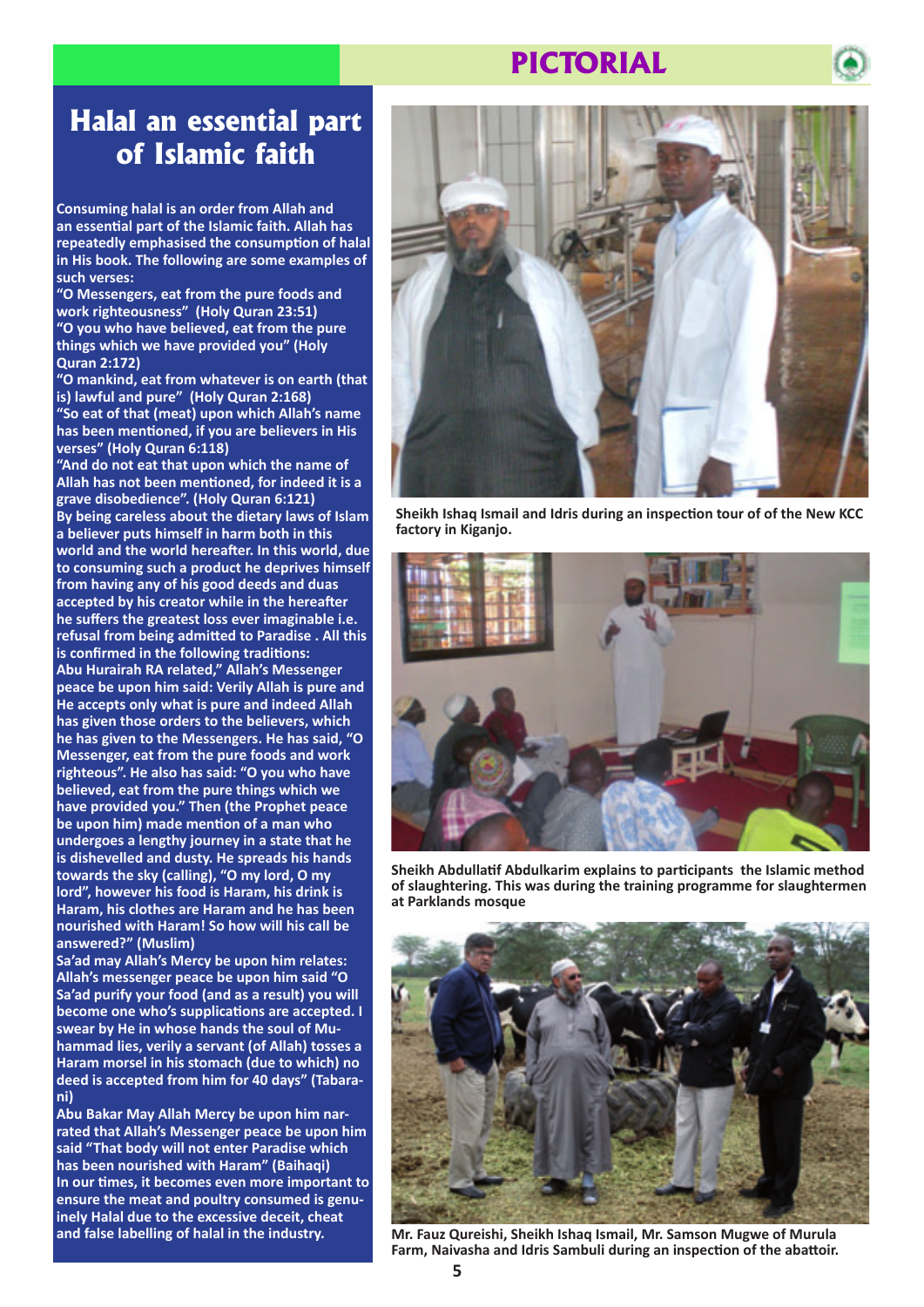

# **In the footsteps of the Prophet's diet**

**ALLACT CALC COLOCE DE COLOCE SUBARDER**<br>
llah's Messenger Muhammad peace be upon him<br>
said, "The stomach is the central basin of the body,<br>
and the veins are connected to it. When the stom-<br>
ach is healthy, it passes on it said, "The stomach is the central basin of the body, and the veins are connected to it. When the stomach is healthy, it passes on its condition to veins, and in turn the veins will circulate the same and when cence and issue the same"– hadith,).

In a Muslim's life, one is constantly searching for opportunities to gain the favour of the Creator. In Islam, the term worship or ibadah, encompasses a lot of aspects. From prayers, giving the alms, fasting and supplications to menial daily tasks. A simple example of this is eating. It is a necessity of life, yet it can also be a form of worship to Allah.

#### **Eating as a Form of Worship**

Eating can be looked upon as an act of worship since the Prophet peace be upon him emphasized that interacting with food was an act which is pleasing to Allah. He exhibited this having the intention—niyyah—of seeking Allah's favour. When he put his hand on the food, he would say, "Bismillaah (in the Name of Allah), and he told people to say this when eating. He said, "When any one of you eats, let him mention the name of Allah. If he forgets to mention the name of Allah at the beginning, let him say Bismillaahi fi awwalihi wa aakhirihi (in the name of Allah at its beginning and at its end).

In the Islamic realm, ones primary obligation concerning eating is to ensure that the food is halal (lawful) and tayyib (pure). In fact, the Sahaba, the companions of the Prophet were more concerned with the purity of the food they consumed, than they were with their night prayers. Utmost care was taken to ensure that the food was not derived from prohibited sources and also met Islamic guidelines.

In one of his traditions, the Prophet, may peace be upon him said, "Verily Allah is Pure and He does not accept that which isn't good and pure." Thus when one presents himself to Allah he should be in a state of purity from the inner depths of his body to his outer appearance so that his prayers and supplications may be accepted.

Another narration from the Messenger of Allah tells the story of a disheveled traveller who was in a confused situation. He raised his hands to Allah and called upon him, yet his supplications and prayers were not answered. The Prophet commented that his food is haram (unlawful), his drink is haram, his clothing is haram, and that from which he is nourished is haram, so how can his supplications and prayers be accepted? This state of impurity was something that the Sahaba, the companions strove to avoid.

The states, "O Messenger – eat from that which is whole-<br>
some and pure and do righteous deeds." Many hadith or<br>
sayings of the Prophet also relate the importance of the<br>
nurity of once bedy and bourinously require in the some and pure and do righteous deeds." Many hadith or purity of ones body and how impurity results in the loss required for the growth, strengthening and repairing of the human body. The Quran goes on to teach the believer the best method of eating. The believers are advised to be moderate in every aspect of life. Islam is the middle path – the essence of which is moderation – thus our consumption of food should also be moderate. Direct reference has been made in the Noble Quran regarding moderation in eating and drinking: "And eat and drink, but waste not in extravagance, certainly He (Allah) likes not those who waste in extravagance."(7:31).

Diet plays a very important role in the daily life of a believer. The Quran has not restricted itself to mentioning permissible and impermissible foods, but goes to the extent of giving useful tips regarding a healthy diet, a diet which contains most if not all the useful ingredients required for the growth, strengthening and repairing of the human body. In the Quran, Allah states: "And the cattle, He has created them for you, in them there is warmth (clothing) and numerous benefits, and of them you eat," thus establishing the importance of meat in a Muslim's diet.

The importance of milk in one's diet is related in the following verse: "And verily in the cattle there is a lesson for you. We give you to drink of that which is in their bellies,

from between excretion and blood, pure milk, palatable to the drinkers." (16:66)

### **Islamic Etiquette and Food**

Prophet Muhammad related in a hadith that ones worst weakness is one's belly. If you must eat make sure you fill one third of your stomach with food, one third with water and leave one third for air i.e. leave it empty.

Among the etiquettes of eating is mentioning Allah's name prior to eating, being grateful for the food after eating by saying Alhamdulillah (praise be to Allah.)

Being content with the food and not criticizing it, eating with three fingers, eating from the food closer to you, and licking the fingers (used while eating) are Sunnah.

Restricting the size of each mouthful of food, and washing the hands (afterwards) are of also among the Islamic manner related to eating.

By following these simple commands we can avail the opportunity to manipulate a simple necessity of life, eating, into a form of worship thereby earning the pleasure of Allah.

Remember while eating to invoke His name and thank Allah while enjoying His blessings, and practice the Sunnah of the Holy Prophet for in this lies all success.

"When any one of you eats, let him mention the name of Allah. If he forgets to mention the name of Allah at the beginning, let him say Bismillaahi fi awwalihi wa aakhirihi (in the name of Allah at its beginning and at its end"

### **KBHC Halal-Certification?**

Muslims span the globe, belong to every ethnic group on earth and the majority of 1.6 billion of them are committed to consuming products that are certified as halal. The concept of halal is basic to every Muslim and even the least observant Muslim would avoid consuming foods that are not considered halal. With KBHC halal-certification your product can go from appearing doubtful in the eyes of the Muslim consumer to a staple item on the food list.

### **Our Contacts**



**Kenya Bureau of Halal Certification P.O Box 39445-00623 Tel: +254-20 3748770/1 0202680629 0722563488 Email: info@kbhc.info, admin@kbhc.info or helpline@kbhc.info www.kbhc.info**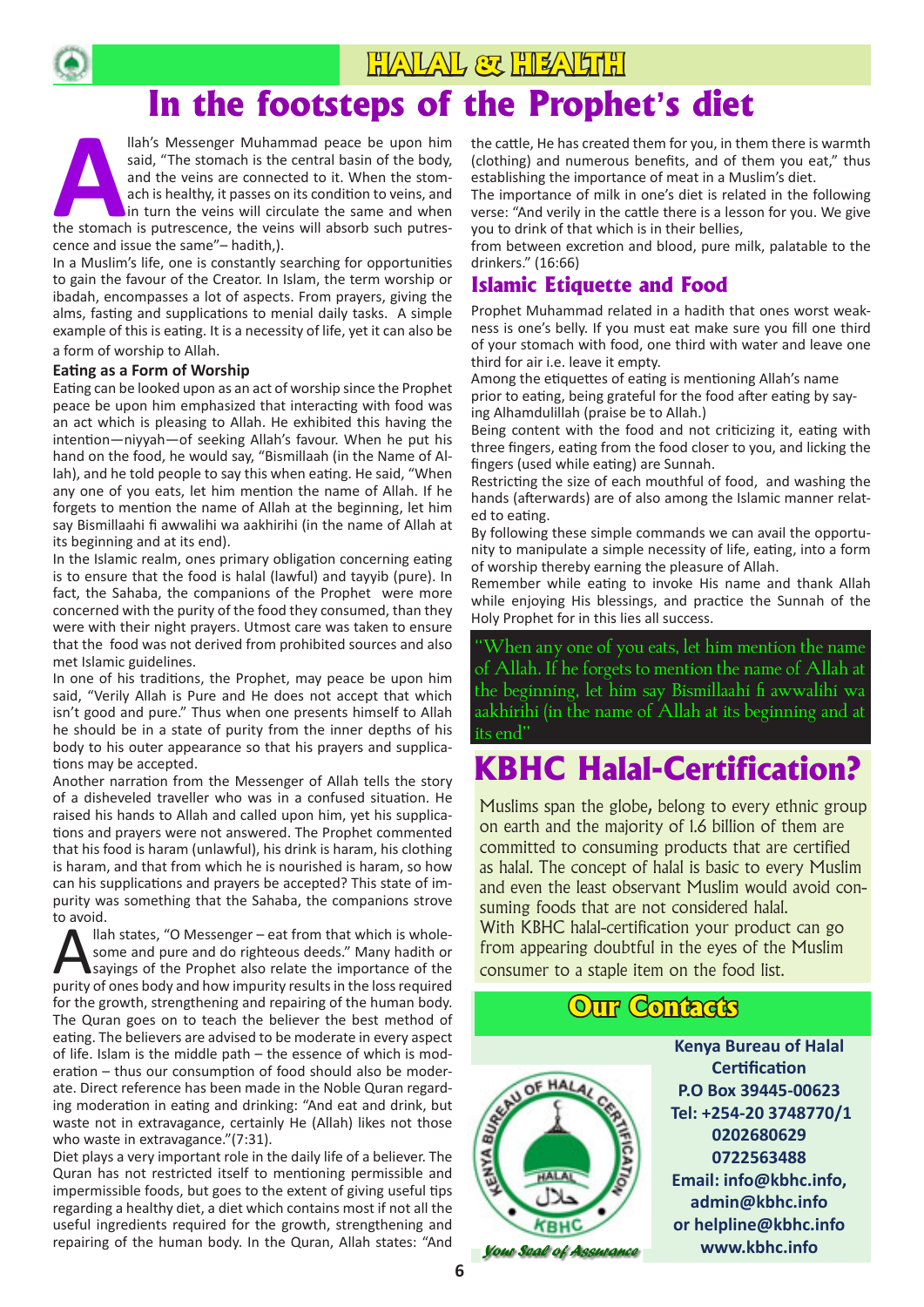

## **Eating out for Halal consumers**

Eating out at a restaurant can be a fun treat for an individual or the family.

But for a Muslim it can also be a challenging experience. With few Muslim owned halal conscious restaurants in the Nairobi Business District and other major towns in the country, it becomes a difficult choice to chose where you are taking that much needed lunch or dinner.

There may be times when you have to go to a restaurant, whether with family, colleagues, for a friend's party, or function. Unfortunately, restaurants providing a halal menu are not found everywhere.

These are some of the likely possibilities in the menus of many restaurants and the fast food outlets in Nairobi and other major towns in the country.

▶ Sauces and soups may contain animal fat or meat based flavors which are derived from non-halal items.

▶ In many restaurants, wine is used in preparing meals especially those with a sauce. Do not expect this information to be made to you by the waiter.

▶ If the food outlet serves fried foods made from haram sources like pork products, there is a high likelihood that your favourite

chips or kebabs was fried in the same cooking oil.

▶ Buffets can be a Muslims worst nightmare. How often do you think people switch the serving spoons between dishes which contain pork or alcohol? In addition, how do you know what is really in that dumpling? Is it pork, beef, or vegetarian? How comfortable are you with utensils touching your dish, and a nonhalal dish? Non halal certified-Chinese restaurants should generally be off limits for Muslims as this atmosphere is a normal experience.

More so visiting a restaurants serving pork and alcohol, is not a good experience for a believing Muslim who minds about his religion.

At the end of the day, each of us has to realize that we are responsible for the food we eat and the food we provide to our families and it is an obligation to ensure that whatever is consumed not only at home but even outside is halal. It all begins with you.

Before ordering that sumptuous and finger licking meal, ask yourself if the food you will be eating will earn you the pleasure of Allah or his displeasure. Remember Allah told us to eat what is halal and pure.

# **Issues of Concern for the Halal Consumer**

Alcoholic beverages are prohibited in Islam, and the culture associated with drinking alcoholic beverages is not Islamic.

But what about non-alcoholic alternatives such as non-alcoholic beer, and non-alcoholic wine?

These "non-alcoholic" drinks in fact, contain small amounts of alcohol. Nonalcoholic beer is manufactured the same way as normal beer, i.e., it is brewed, but at the end of the process, the alcohol is removed. This process does not however, remove all the alcohol and small amount of alcohol remains in the "non-alcoholic" beer.

Non-alcoholic wine also goes through the same process like the non-alcohol beer. Regardless of the small amount of alcohol remaining in non-alcoholic beer, we need to be mindful of our religious commitment. The best thing we can do is avoid the temptation, and not consume these so-called "non-alcoholic" beverages. This is an obligatory precaution.

More so, buying these drinks is financially supporting breweries companies whose main line of businesses is alcoholic drinks. Allah tells us in the Quran, "And help one another in goodness and piety, and do not help one another in sin and aggression. " Surah Al-Maidah (5: 2)

### **Non-Alcohol Beer Cooking with Wine**

Some foods served in restaurants contain wine or other alcoholic beverages that were added to produce a certain flavor characteristic to that food. This mode of cooking has gained root and is common in many major restaurants and food outlets. When any amount of alcoholic beverages such as beer, wine, liquor, etc. is added to food, the food automatically becomes haram.

Cooking, to reduce the ethanol content does not make the contaminated food halal. This is not a grey area, rather, it is clearly outlined in the Quran that alcoholic beverages are haram and should be completely avoided. The alcohol from wine that has been added to food will not completely be evaporated even after cooking as some people think.

### **Animal Welfare**

The treatment of animals is an integral part of the Islamic faith. From the way the animals are raised to the process of killing for food, it is an obligation to treat them with kindness.

The Prophet Muhammad (peace be upon him) encouraged kindness not just amongst human beings but towards all living souls. He forbade the practice of cutting tails and manes of horses, branding animals in a soft spot and keeping horses saddled unnecessarily. (Muslim).

 If he saw any animal over-loaded or ill-fed he would warn the owner, saying "Fear God in your treatment of animals." (Abu Dawud). On another occasion he stated, "Verily, there is heavenly reward for every act of kindness done to a living animal."

"Verily God has prescribed proficiency in all things. Thus, if you kill, kill well; and if you slaughter, slaughter well. Let each one of you sharpen his blade and let him spare suffering to the animal he slaughters." (Muslim.)

The Islamic method indeed demands that the knife to be used for slaughtering animals must be sharp and used swiftly. The swift cut of vessels of the neck disconnects the flow of blood to the nerves in the brain responsible for pain. Thus the slaughtered animal feels no pain.

These sayings of the Prophet clearly illustrate the importance of treating animals with care. All Muslims agree that raising animals with care and killing them with mercy for consumption, is a requirement of their faith.

'Let each one of you sharpen his blade and let him spare suffering to the animal he slaughters'-

Prophet Muhammad (p.b.u.h)